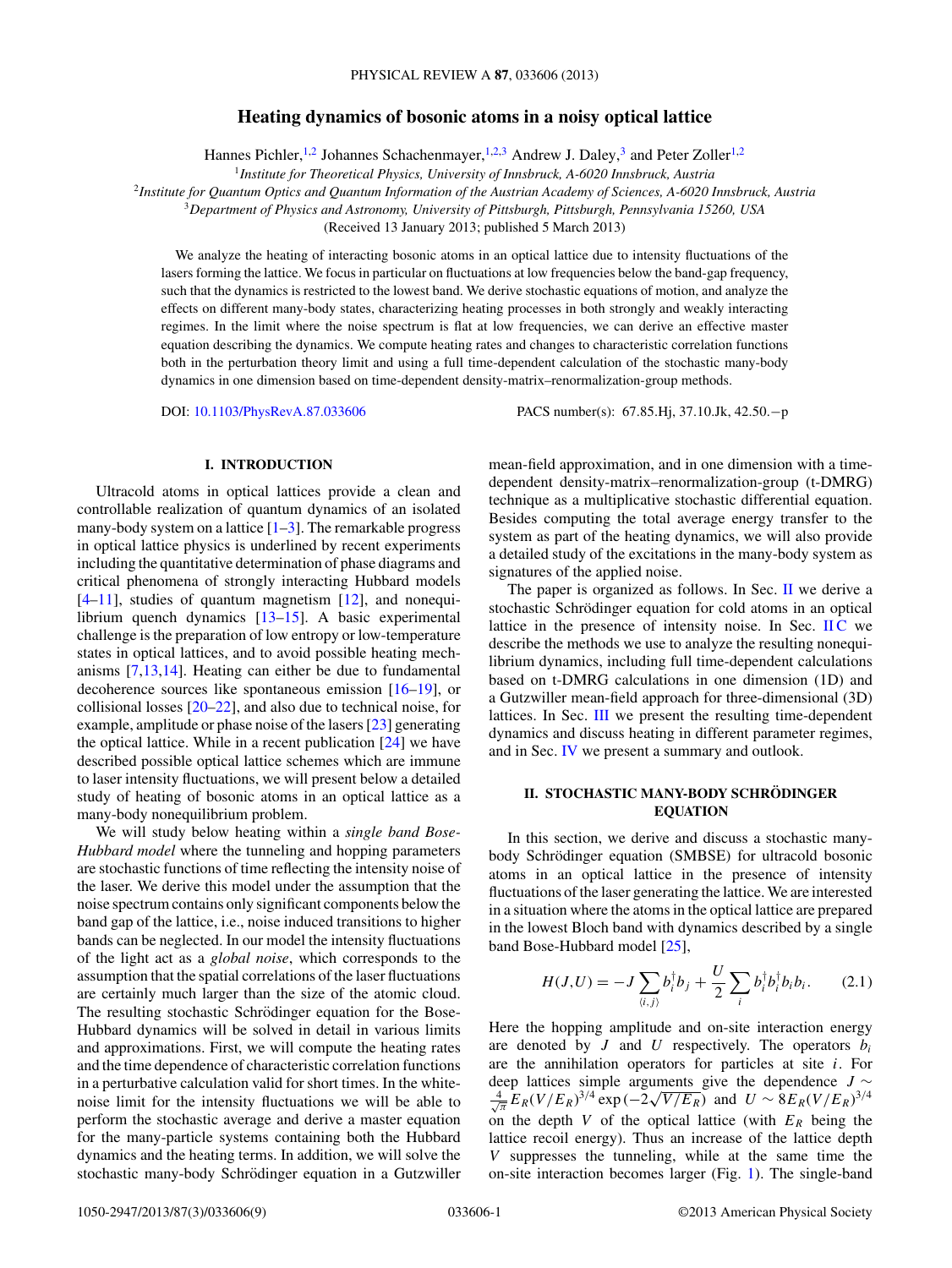<span id="page-1-0"></span>

FIG. 1. (Color online) (a) We consider bosons in an optical lattice where noise in the lattice depth leads to noise in the hopping amplitude and in the interaction energy. (b) Relative change of the hopping and the interaction parameter with lattice depth in an isotropic threedimensional cubic optical lattice, generated in the standard way by three counterpropagating laser beams. Note that the change in the hopping and interaction parameter is anticorrelated in this setup.

tight-binding model is valid provided the on-site interaction and temperature are much lower than the gap to the first excited band.

Laser intensity noise can be included in the Bose-Hubbard dynamics as  $V(t) = V_0 + \delta V(t)$  with  $\delta V(t)$  fluctuations around the mean lattice depth  $V_0$ . For small fluctuations the tunneling  $J(t) = J_0 + \frac{dJ}{dV} \delta V(t)$  and on-site interaction  $U(t) = U_0 + \delta V(t) \frac{dU}{dV}$  will become stochastic variables (see Fig. 1), and we can write a stochastic many-body Schrödinger equation (SMBSE)  $(h = 1)$ 

$$
\frac{d}{dt}|\Psi\rangle = -i \left[ H(J_0, U_0) + H\left(\frac{dJ}{dV}, \frac{dU}{dV}\right) \delta V(t) \right] |\Psi\rangle
$$
  

$$
\equiv -i[H + H'\delta V(t)] |\Psi\rangle,
$$
 (2.2)

for a given noise model  $\delta V(t)$ . The derivatives  $\frac{dJ}{dV}$ ,  $\frac{dU}{dV}$  are evaluated at *V*<sub>0</sub> such that  $H \equiv H(J_0, U_0)$  and  $H' \equiv H(\frac{dJ}{dV}, \frac{dU}{dV})$ are time independent. While *H* induces coherent evolution according to the standard Bose-Hubbard Hamiltonian, *H* describes the heating in the lowest lattice band due to intensity noise. We expect the above model to be valid provided the fluctuation spectrum of  $\delta V(t)$  is narrow on the scale given the separation to the first Bloch band. Otherwise, the noise will excite atoms to the higher Bloch bands.

While the above heuristic derivation is intuitively obvious, we summarize below in Sec. II A a rigorous derivation of the above model starting from a multiband Hubbard model, which establishes the validity of the SMBSE given above, and gives corrections due to interband transitions. In Sec. [II B](#page-2-0) we will discuss the derivation of a master equation for the averaged density operator  $\rho(t) = \langle \langle |\Psi(t) \rangle \langle \Psi(t) | \rangle \rangle$  with  $\langle \langle ... \rangle \rangle$  denoting a stochastic average over the noise. This is possible under the assumption of a white-noise limit, i.e.,  $\delta V(t)$  is modeled by Gaussian white noise (within the single band model). In Sec. [II C](#page-2-0) we will discuss mean-field and DMRG versions of the SMBSE, and their simulation.

Finally we note that similar discussions can be found in work on lattice spectroscopy [\[26–31\]](#page-8-0). There the potential is not fluctuating stochastically but modulated periodically in time.

# **A. Bose-Hubbard model with intensity noise**

To derive Eq. (2.2) We consider atoms (of mass *m*) in an optical potential  $V_{opt}(x) = [V_0 + \delta V(t)] \sin^2(kx)$ , which for simplicity of notation we assume to be one dimensional. Here *k* is the wave vector of the laser generating the lattice, which is

related to the lattice constant *a* via  $a = \pi/k$  and sets an energy scale via the recoil energy  $E_R = k^2/(2m)$ . The full many-body Hamiltonian can be written in second quantization using the bosonic field operators  $\hat{\psi}(x)$  [ $\hat{\psi}^{\dagger}(x)$ ] that destroy (create) a particle at the position *x* as

$$
H(V(t)) = \int dx \,\hat{\psi}^{\dagger}(x) \left( -\frac{1}{2m} \frac{d^2}{dx^2} + V(t) \sin^2(kx) \right) \hat{\psi}(x) + \frac{8}{2} \int dx \,\hat{\psi}^{\dagger}(x) \hat{\psi}^{\dagger}(x) \hat{\psi}(x) \hat{\psi}(x), \tag{2.3}
$$

where  $g = 4\pi \hbar^2 a_s/m$  and  $a_s$  is the *s*-wave scattering length.

We are interested in the limit where the stochastic  $\delta V(t)$  is much slower than the (fast) time scale associated with the band gap. For a given lattice depth *V* the Wannier states  $w_{i,n}(x, V)$ form a complete basis. Thus it is natural to employ an adiabatic (Born-Oppenheimer) picture, where field operators are expanded into *instantaneous* Wannier states, that is  $\hat{\psi}(x) =$  $\sum_{i,n} w_{j,n}(x, V(t)) b_{i,n}(V(t))$ , where  $b_{i,n}(V(t))$  annihilates a boson in the instantaneous Wannier state  $w_{j,n}(x, V(t))$  at site *i* in band *n*. In this way the single-particle basis states keep track of variations of  $V(t)$  on a slow time scale. Nonadiabatic transitions due to the time dependence of the basis states are driven by fast changes in the lattice potential. As shown in the Appendix the coefficients of the wave function  $|\Psi\rangle$  in the time-dependent Fock basis corresponding to this instantaneous Wannier states,  $\langle \{n_{i,n}\}|\Psi\rangle$ , evolve according to

$$
i\frac{d}{dt}\langle\{n_{i,n}\}\vert\Psi\rangle=\langle\{n_{i,n}\}\vert H(V(t))+G(V(t))\dot{V}(t)\vert\Psi\rangle,
$$

with

$$
H(V) = -\sum_{n} J_{n}(V) \sum_{\langle i,j \rangle} b_{i,n}^{\dagger} b_{j,n} + \sum_{n,i} \varepsilon_{n}(V) b_{i,n}^{\dagger} b_{i,n} + \frac{1}{2} \sum_{i} \sum_{\{n\}} U_{\{n\}}(V) b_{i,n1}^{\dagger} b_{i,n2}^{\dagger} b_{i,n3} b_{i,n4}, \qquad (2.4)
$$

$$
G(V) = i \sum_{i,n;j,m} \int dx \, w_{j,m}(x,V) \frac{dw_{i,n}(x,V)}{dV} b_{i,n}^{\dagger} b_{j,m}. \quad (2.5)
$$

To simplify notation we suppressed the explicit dependence of the bosonic operators and the Fock basis states on the instantaneous lattices depth  $V(t)$ . An independent derivation and discussion of this equation in the context of a deterministically modulated lattice depth can be found in [\[31\]](#page-8-0).

Due to the localized nature of the Wannier functions only nearest-neighbor hopping and on-site interactions are considered in  $(2.4)$ . The first term  $(2.4)$  is simply the multiband Bose-Hubbard Hamiltonian with time-dependent parameters, corresponding to the time-dependent lattice depth. The second term in  $(2.5)$  arises from the time dependence of the basis we use to describe the system. It is proportional to the time derivative of the potential depth. In the Appendix we give a detailed discussion of this term and we show that it drives transitions between different bands, but does not couple states within the same band. More precisely, this *interband* term mainly couples atoms to the second excited band such that the number of atoms in the lowest band  $N_0$  decreases in time as  $\dot{N}_0/N_0 \approx -2\eta^4 S_2$ . Here  $S_2$  is the noise spectrum at the transition frequency from the lowest to the second excited band and  $\eta = \pi a_0/a \lesssim 0.1$  is the Lamb-Dicke parameter that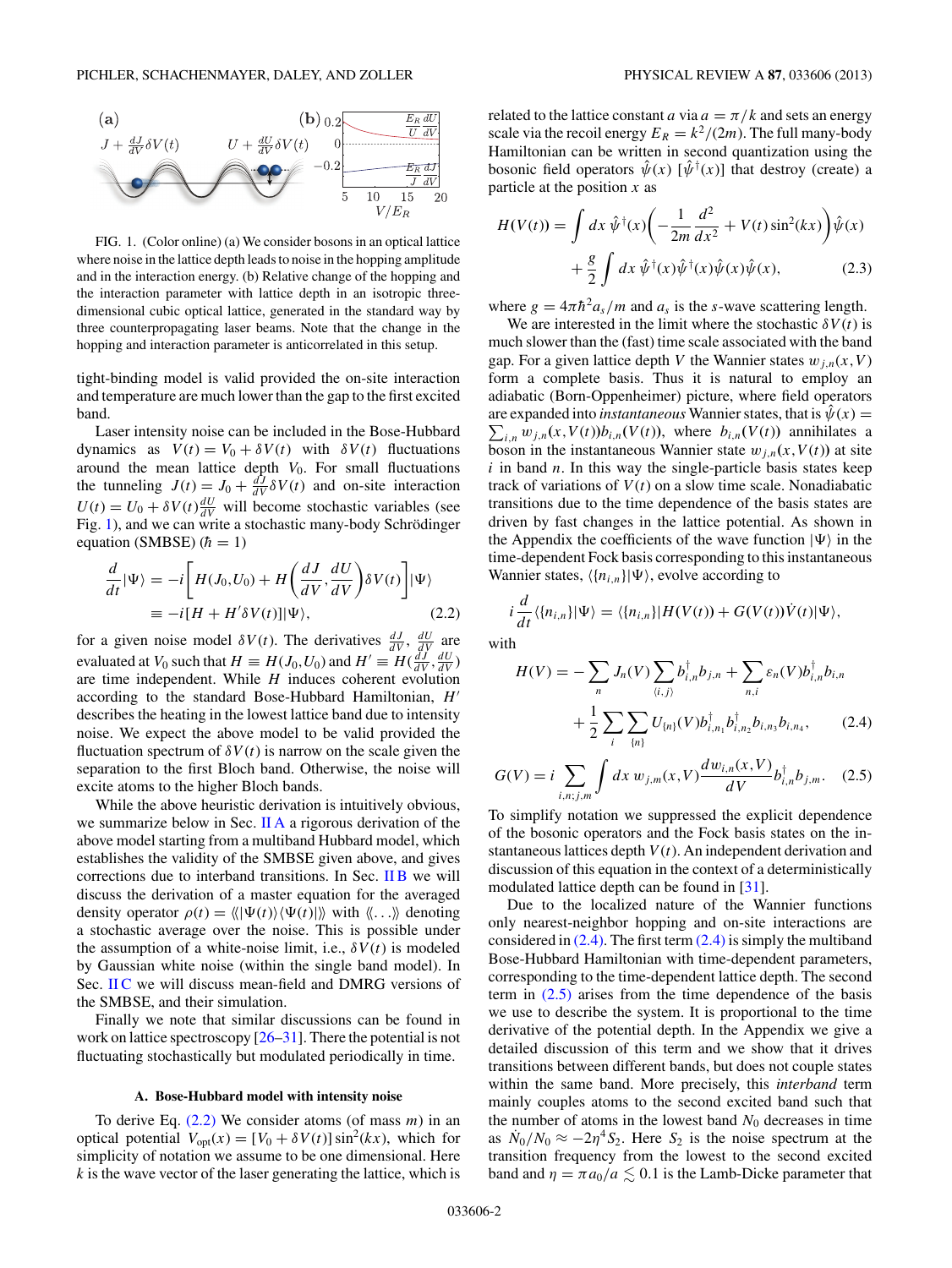<span id="page-2-0"></span>compares the extension  $a_0$  of the lowest band Wannier function to the lattice constant *a*. This sets the time scale on which the restriction to the lowest band is valid. For fluctuations that are slow on the time scale of the gap this term is off resonant and can be dropped.

Under the same constraints also the first term in  $(2.4)$  can be restricted to the lowest band and by linearizing the dependence of  $J(V)$  and  $U(V)$  for small fluctuations on finds Eq.  $(2.2)$ . In the following we will describe the heating dynamics on the basis of the single band model [\(2.2\).](#page-1-0)

## **B. White-noise approximation and master equation**

We are interested in calculating the response of the manybody system to the noise stochastically averaged over the various realizations of  $\delta V(t)$ . This stochastic averaging can be performed exactly if we make the assumption of white noise  $\langle \delta V(t) \delta V(t') \rangle = S_0 \delta(t - t')$ . We note that this white-noise approximation implies that the fluctuations of  $\delta V(t)$  are much faster than  $1/J$  and  $1/U$ , but are much slower than the transition frequency to the first excited band. We can thus write the SMBSE as a Stratonovich stochastic differential equation

$$
(S) \quad d|\Psi\rangle = -iH|\Psi\rangle dt - iH'\sqrt{S_0}|\Psi\rangle dW_t, \qquad (2.6)
$$

where  $S_0$  denotes the strength of the noise and  $dW_t$  is a Wiener increment [\[32,33\]](#page-8-0). This is a multiplicative differential equation, for which the averaging over the noise can be performed exactly to derive a (master) equation for  $\rho =$  $\langle\!\langle|\Psi\rangle\langle\Psi|\rangle\!\rangle.$ 

To derive the master equation for  $\rho$ , we find it convenient to transform the above equation to an Ito equation,

$$
(I) \quad d|\Psi\rangle = \bigg(-iH - \frac{S_0}{2}H'^2\bigg)|\Psi\rangle dt - iH'\sqrt{S_0}|\Psi\rangle dW_t.
$$

Using the Ito rules for stochastic calculus [\[32,33\]](#page-8-0) one finds the following many-body master equation:

$$
\frac{d}{dt}\rho = -i[H,\rho] - \frac{S_0}{2}[H', [H',\rho]].
$$
\n(2.7)

We note that this equation is of Lindblad form. The first term on the right-hand side is the familiar Bose-Hubbard Hamiltonian [\(2.1\),](#page-0-0) while the second term describes heating. We note that the assumption of global intensity noise is reflected in the *spatially nonlocal* heating terms contained in the double commutator. The above equation is derived from averaging over classical noise (as opposed to coupling to a quantum reservoir). As a consequence solutions  $\rho(t)$  will in general approach for long times  $\rho \sim 1$  corresponding to an (infinite temperature) completely mixed state (within the subspace allowed by the conserved quantities).

In Sec. III below we will derive analytical, perturbative solutions of the master equation to describe the initial heating of a many-body quantum state in the limit of weak  $(U \ll J)$ and strong interactions  $(U \gg J)$ . However, for general parameters we find it more convenient instead of solving the master equation numerically to compute averages from simulating trajectories of SMBSE (cf. Sec. II C).

## **C. Simulation of the stochastic many-body**  $Schrödinger equation$

A simulation of the SMBSE as a multiplicative stochastic differential equation can be performed in a mean-field limit and for 1D systems using t-DMRG techniques [\[34–37\]](#page-8-0) or exact state representation for small systems.

The (mean field) Gutzwiller-ansatz [\[38–40\]](#page-8-0) for the Bose-Hubbard model relies on a product state assumption  $|\Psi\rangle$  =  $\prod_l |\phi_l\rangle = \prod_l \sum_n f_{l,n} |n\rangle_l$ . The time-dependent variational ansatz [\[41,42\]](#page-8-0) for a homogeneous system leads to a nonlinear Stratonovich stochastic Schrödinger equation of the form

$$
(S) \quad d|\phi_l\rangle = -i H_l|\phi_l\rangle dt - i\sqrt{S_0}H'_l|\phi_l\rangle dW, \tag{2.8}
$$

where

$$
H_{l} = -zJ(\psi_{l}^{*}b_{l} + \psi_{l}b_{l}^{\dagger}) + \frac{U}{2}b_{l}^{\dagger^{2}}b_{l}^{2}, \qquad (2.9)
$$

$$
H'_{l} = -z \frac{dJ}{dV} (\psi_{l}^{*} b_{l} + \psi_{l} b_{l}^{\dagger}) + \frac{1}{2} \frac{dU}{dV} b_{l}^{\dagger 2} b_{l}^{2}, \quad (2.10)
$$

and  $\psi_l = \langle \phi_l | b_l | \phi_l \rangle$ . The number of nearest neighbors is denoted by *z*.

To simulate the stochastic differential equation we typically used a semi-implicit method given in [\[33\]](#page-8-0) of strong order 1.0. The evolution in a small time step  $\Delta t$  is calculated from

$$
|\bar{\Psi}_t\rangle = |\Psi_t\rangle - \frac{i}{2} H |\bar{\Psi}_t\rangle \Delta t - \frac{i}{2} \sqrt{S} H' |\bar{\Psi}_t\rangle \Delta W,
$$
  

$$
|\Psi_{t+\Delta t}\rangle \approx 2|\bar{\Psi}_t\rangle - |\Psi_t\rangle,
$$
 (2.11)

with a randomly chosen Wiener increment chosen from a normal distribution  $\Delta W = W(\Delta t) - W(0) \sim \mathcal{N}(0, \Delta t)$ . The density matrix and expectation values of operators are then obtained by averaging over the trajectories calculated in this way. We directly incorporate this propagation scheme for exact state representations and the analog version for the Gutzwiller equations (2.8).

Similar techniques can be employed in t-DMRG. There it is more convenient to implement the propagation step in the form of a Trotter decomposition. Therefore, we write the 1D Hamiltonian and noise term as sum over next-neighbor operators  $H = \sum_i H_{i,i+1}$  and  $H' = \sum_i H'_{i,i+1}$ , respectively. For small time steps the evolution step can then be implemented as

$$
|\Psi_{t+\Delta t}\rangle \approx \prod_i e^{-i\Delta t H_{i,i+1}} \prod_i e^{-i\Delta W H'_{i,i+1}} |\Psi_t\rangle. \quad (2.12)
$$

To lowest order this is equivalent to the Euler algorithm and of weak order 1.0 convergence [\[32,33\]](#page-8-0). Note that we did not find any stability issues when using a number conserving update of the matrix product states. We further confirmed that for sufficiently small time steps the results from the propagation  $(2.12)$  coincide with the results obtained by exact state representation from (2.11) for small systems (*N* bosons on *M* sites with  $N = M \leq 10$ .

# **III. NONEQUILIBRIUM MANY-BODY DYNAMICS AND HEATING**

In this section we show our results for the heating rates and analyze how the noise changes the characteristics of the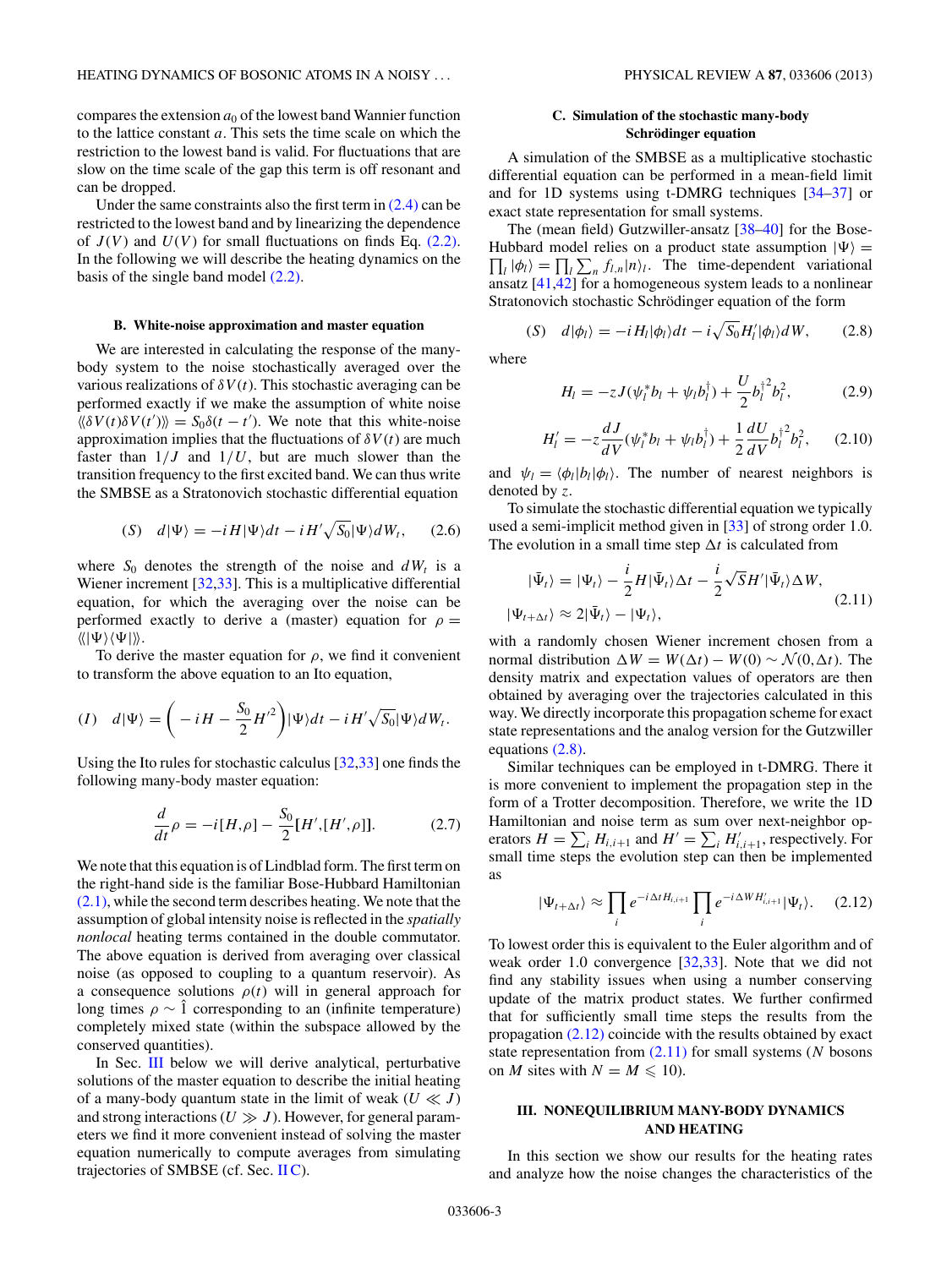<span id="page-3-0"></span>many-body ground state in the system. We show how to obtain analytical results for heating rates in the two limiting cases of a weakly interacting condensate in the superfluid (SF) phase  $(U \ll J)$  and of a nearly perfect Mott insulator (MI)  $(U \gg J)$  and compare them to numerical simulations in Sec. III A. In Sec. [III B](#page-5-0) we analyze how the noise changes the characteristics of the state and analyze the evolution of the condensate fraction.

### **A. Heating rates**

If the density operator is diagonal in the eigenstates of the Hamiltonian  $H = H_J + H_U$  (where  $H_J$  and  $H_U$  denote the kinetic- and interaction-energy terms in the Bose-Hubbard model), for example if the system is in the ground or a thermal state, the average increase of the energy  $E = \langle H \rangle$  can be calculated from the master equation  $(2.7)$  and is

$$
\langle \langle \dot{E} \rangle \rangle = \frac{S_0}{2} \left( \frac{1}{J} \frac{dJ}{dV} - \frac{1}{U} \frac{dU}{dV} \right)^2 \langle [[H_J, H_U], H_J] \rangle. \tag{3.1}
$$

The expectation value can be evaluated analytically in the limiting cases of an ideal superfluid state, and an ideal Mott insulating state, as discussed below.

From  $(3.1)$  we see that the heating vanishes if

$$
\frac{1}{J}\frac{dJ}{dV} = \frac{1}{U}\frac{dU}{dV}.
$$
\n(3.2)

Only if this condition is met, the Hamiltonian *H* and the noise operator  $H'$  commute, moreover this means that they are proportional to each other. As a consequence all states that commute with *H*, such as energy eigenstates or thermal states, are stationary if  $(3.2)$  is satisfied (see Fig. 2). In the standard setup, the hopping rate always decrease with the lattice depth, while the on-site interaction always increases, such that there is no such "sweet spot" [see Fig.  $1(b)$ ]. However, one can come up with more elaborate lattice setups (see, for example, [\[24\]](#page-8-0)) that



FIG. 2. (Color online) Short-time heating rates of superfluid  $(U = 2J)$  and Mott insulator states  $(U = 6J)$  in one dimension as a function of the relative magnitude of noise on *J* and *U*. We parametrize the correlations between the noise on *J* and *U* by *θ* and *λ* as  $\sqrt{S}$ (*dJ*/*dV*)/*J* = −*λ* cos<sup>2</sup>(*θ*) for 0 ≤ *θ* < π/2;  $\sqrt{S}$ (*dU*/*dV*)/*U* =  $\lambda \sin^2(\theta)$  and  $\sqrt{S}$ (*dJ*/*dV*)/*J* =  $\lambda \cos^2(\theta)$  for  $\pi/2 \leq \theta < \pi$ . The usual anticorrelated case corresponds to  $\theta < \pi/2$ , and the sweet spot  $\xi = 0$  of Eq. (3.2) to  $\theta = 3\pi/4$ . The heating rates are calculated from linear regression over 500 t-DMRG trajectories in a system with 30 particles on 30 sites (open boundary conditions). In both cases heating is strongly suppressed in the vicinity of the sweet spot. Thin lines show results in the presence of a harmonic trap with spot. Thin thes show results in the presence of a harmonic trap with  $\varepsilon_i/J = 0.0356i^2$ ,  $\sqrt{S_0} \frac{dz_i}{dV} \frac{1}{\varepsilon_i} = 5 \times 10^{-3} J^{-1/2}$ ; in both cases we used  $\lambda = 0.02J^{-1/2}$ , time step  $\Delta t = 10^{-2}/J$ .

are designed in such a way to fulfill the sweet spot condition and therefore are resilient against this type of noise. For later convenience we introduce the parameter

$$
\xi = \left(\frac{1}{U}\frac{dU}{dV} - \frac{1}{J}\frac{dJ}{dV}\right),\tag{3.3}
$$

that measures the deviation from this sweet spot.

#### *1. Weak interactions*

If the interactions are weak, the ground state of the system is a Bose-Einstein condensate, where a macroscopic number of atoms occupies the mode with zero quasimomentum. For an ideal condensate we obtain from Eq.  $(3.1)$  (for a cubic lattice with *z* nearest neighbors and a filling of  $\bar{n}$  atoms per site) to lowest order in *U/J* the heating rate per particle:

$$
\frac{\langle \langle \dot{E} \rangle \rangle}{N} = S_0 \left( \frac{1}{J} \frac{dJ}{dV} - \frac{1}{U} \frac{dU}{dV} \right)^2 zJU^2 \bar{n}.
$$
 (3.4)

To find corrections to this result we can apply a Bogoliubov approximation. This approximation is most conveniently expressed in the Bloch basis rather than in the Wannier basis, such that the kinetic part of the Hamiltonian reads  $H_J =$  $\sum_{q} \varepsilon_{q} b_{q}^{\dagger} b_{q}$ , where the single-particle energy spectrum  $\varepsilon_{q}$  for a cubic lattice in *d* dimensions is  $\varepsilon_q = 2J \sum_{i=1}^d [1 - \cos(q_i a)].$ Here *qi* denotes the component of the quasimomentum along direction *i*. The interaction is treated on a mean-field level, replacing  $H_U \rightarrow U \bar{n}/2 \sum_q (2b_q^{\dagger} b_q + b_q b_{-q} + b_q^{\dagger} b_{-q}^{\dagger})$ . The total Hamiltonian is then  $\frac{1}{2}$  quadratic and can be diagonalized by a standard Bogoliubov transformation  $b_q = u_q c_q + v_{-q} c_{-q}^{\dagger}$ such that  $H = \sum_q \tilde{\epsilon}_q c_q^{\dagger} c_q^{\dagger}$ , with  $\tilde{\epsilon}_q = \sqrt{\epsilon_q (\epsilon_q + 2U\bar{n})}$ . Within the same approximation the noise operator  $H' = \frac{1}{J} \frac{dJ}{dV} H_J +$  $\frac{1}{U} \frac{dU}{dV} H_U$  is also quadratic. However, the Bogoliubov transformation diagonalizing  $H$  does not diagonalize  $H'$  [except if condition (3.2) is met]. Therefore, the noise operator contains terms  $c_q^{\dagger} c_{-q}^{\dagger}$  and thus excites pairs of Bogoliubov excitations with opposite quasimomenta [Fig.  $3(a)$ ]. The total



FIG. 3. (Color online) Elementary heating processes in the limiting cases of weak and strong interaction. (a) For weak interactions  $(U \ll J)$  lattice fluctuations create pairs of Bogoliubov excitations with opposite quasimomenta on top of the Bose-Einstein condensate at  $q = 0$ . (b) In the strongly interacting case  $(U \gg J)$  lattice fluctuations create pairs of excess particles and holes of opposite quasimomenta  $\pm q$  on top of the Mott insulator.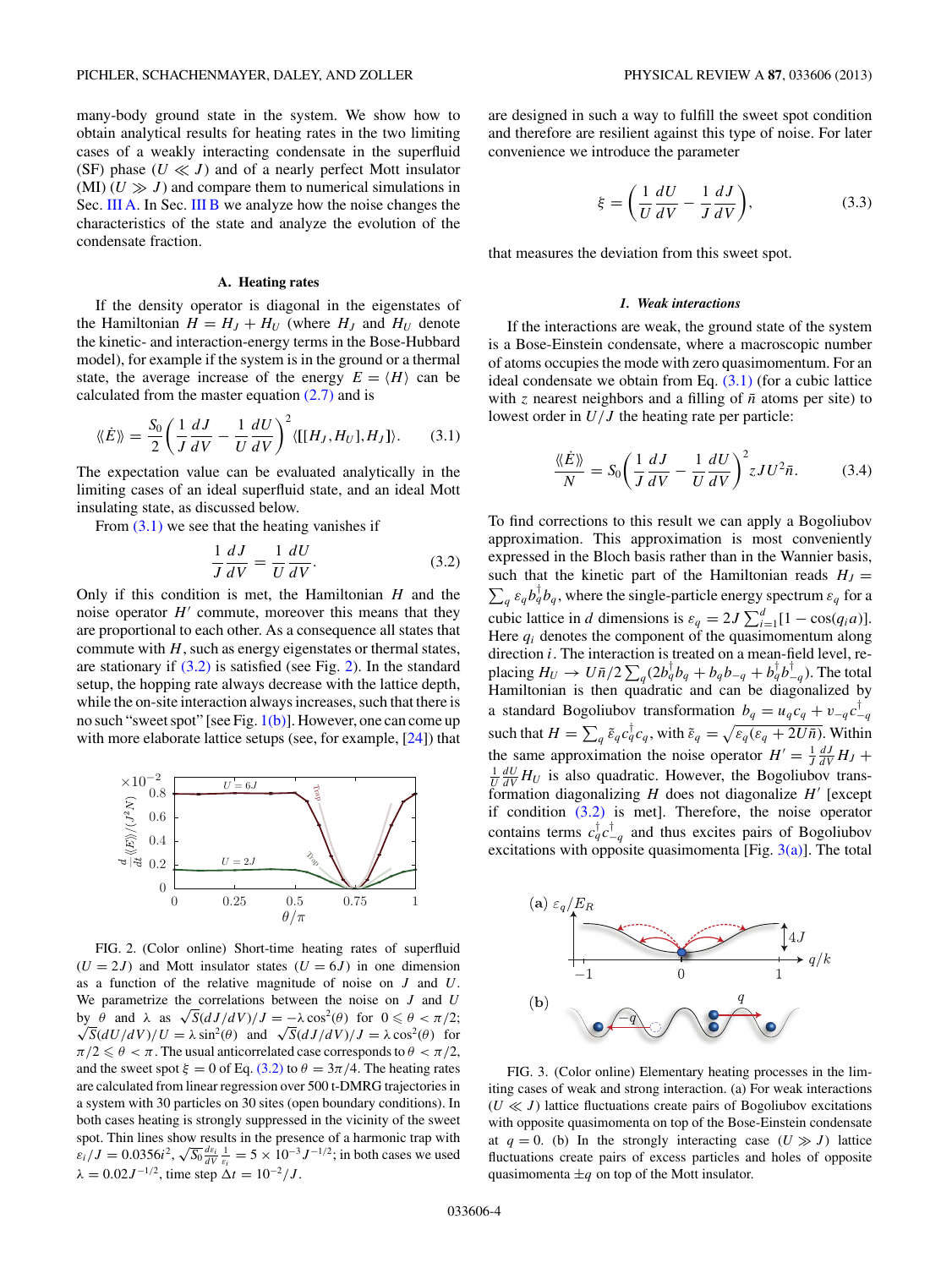quasimomentum is conserved as required by the conserved symmetry. The heating rate associated with this process can easily be calculated from  $(3.1)$  for the vacuum of quasiparticles. For a *d*-dimensional cubic lattice  $(z = 2d)$  it is given by

$$
\frac{\langle \langle \dot{E} \rangle \rangle}{N} = S_0 \left( \frac{1}{J} \frac{dJ}{dV} - \frac{1}{U} \frac{dU}{dV} \right)^2 2JU^2 \bar{n} G(\bar{n} U/J), \quad (3.5)
$$

with

$$
G(\epsilon) = \frac{1}{\pi^d} \int_{0 < x_i < \pi} d^d x \frac{\left(\sum_{i=1}^d [1 - \cos(x_i)]\right)^{3/2}}{\left(\sum_{i=1}^d [1 - \cos(x_i)] + \epsilon\right)^{1/2}}.\tag{3.6}
$$

In one dimension this integral can be calculated exactly and leads to

$$
G(\epsilon) = 1 - \frac{\epsilon}{2} + \frac{4}{\pi} \sqrt{\frac{\epsilon}{2}} + \frac{1}{\pi} (2 - \epsilon) \arcsin\left(\frac{2 - \epsilon}{2 + \epsilon}\right).
$$
 (3.7)

For arbitrary dimensions we can expand the integral and obtain (to first order in  $\epsilon$ )  $G(\epsilon) = d - \frac{\epsilon}{2}$ , such that for  $U/J \to 0$  the rates  $(3.4)$  and  $(3.5)$  coincide.

### *2. Strong interactions*

According to Eq. [\(3.1\),](#page-3-0) the heating rate for a perfect Mott insulator with an integer number of atoms per site  $\bar{n}$  is (to lowest order in *J/U*) given by

$$
\frac{\langle \langle \dot{E} \rangle \rangle}{N} = S_0 \left( \frac{1}{J} \frac{dJ}{dV} - \frac{1}{U} \frac{dU}{dV} \right)^2 zU J^2(\bar{n} + 1). \tag{3.8}
$$

Also here we can obtain corrections as well as insight into the excitation process by suitable approximations. Following [\[44\]](#page-8-0) one can approximately describe the one-dimensional Bose-Hubbard model in the Mott regime by restricting the local Hilbert space to the three states  $|\bar{n}\rangle$  and  $|\bar{n} \pm 1\rangle$ . Using a generalized Jordan-Wigner transformation one introduces fermionic creation operators for the excess particles  $(c_{j,+}^{\dagger})$  and holes  $(c_{j,-}^{\dagger})$ . Assuming that the density of excess particles and holes is small, the Hamiltonian  $H = H_J + H_U$  and the noise operator  $H' = \frac{1}{J} \frac{dJ}{dV} H_J + \frac{1}{U} \frac{dU}{dV} H_U$  can be written in the quasimomentum basis approximately as

$$
H_J \approx -2J \sum_{p} \cos(pa) [(\bar{n} + 1)c_{p,+}^{\dagger} c_{p,+} + \bar{n}c_{p,-}^{\dagger} c_{p,-}]
$$
  
+  $\sqrt{\bar{n}}(\bar{n} + 1)i \sin(pa) (c_{p,+}^{\dagger} c_{-p,-}^{\dagger} - c_{-p,-} c_{p,+}),$   

$$
H_U \approx U \sum_{k} \bar{n} c_{p,+}^{\dagger} c_{p,+} - (\bar{n} - 1) c_{p,-}^{\dagger} c_{p,-}.
$$
 (3.9)

The Hamiltonian *H* is then quadratic and can be diagonalized by the Bogoliubov transformation  $\gamma_{\sigma p,\sigma}^{\dagger} = u_p c_{p,\sigma}^{\dagger} + v_p c_{\sigma p,\sigma}$ , such that  $H = \sum_{p,\sigma=\pm} \sigma \epsilon_{\sigma}(p) \gamma_{p,\sigma}^{\dagger} \gamma_{p,\sigma}$  with the quasiparticle dispersion relation

$$
\epsilon_{\pm}(p) = -J\cos(pa) + \frac{U}{2}(2\bar{n} - 1) \pm \frac{1}{2}\sqrt{[U - 2(2\bar{n} + 1)J\cos(pa)]^2 + 16\bar{n}(\bar{n} + 1)J^2\sin^2(pa)}.
$$
(3.10)

As in the weakly interacting case, the noise operator  $H'$  is in general not diagonal in the quasiparticle basis, but it contains terms  $\gamma_{p,+}^{\perp}\gamma_{-p,-}^{\perp}$  that generate correlated quasiparticle pairs that travel though the system with opposite quasimomentum. To lowest order in  $J/U$ , these are pairs of excess atoms and holes  $[Fig. 3(b)]$  $[Fig. 3(b)]$ . The heating rate associated with these processes can easily be calculated from  $(3.1)$  with  $(3.9)$  and (3.10) for the vacuum of quasiparticles. It is given by

$$
\frac{\langle \langle \dot{E} \rangle \rangle}{N} = S_0 \left( \frac{1}{J} \frac{dJ}{dV} - \frac{1}{U} \frac{dU}{dV} \right)^2 2U J^2(\bar{n} + 1) F(J/U, \bar{n}),\tag{3.11}
$$

where we abbreviated

$$
F(j,n) = \frac{1}{\pi} \int_0^{\pi} dp \frac{2 \sin^2(p)}{\sqrt{f(j,n,p)}},
$$
  

$$
f(j,n,p) = [1 - (4n+2)j \cos(p)]^2 + 16(n^2+n)j^2 \sin^2(p).
$$
  
(3.12)

For  $j \ll 1$  one finds  $F(j,n) = 1 + (1 - 2n - 2n^2)j^2 +$  $O(j^4)$ . For  $J/U \rightarrow 0$  this reduces to (3.8).

### *3. Numerical results*

In Fig. [4](#page-5-0) we show results for the short-time mean heating rate per particle for unit filling ( $\bar{n} = 1$ ) at different values for the interactions. The analytical results for weak and strong interaction are shown together with the results from numerical methods outlined in Sec. [II C.](#page-2-0) The heating rates obtained with t-DMRG in one dimension (up to  $N = M = 30$  particles per lattice site) agree very well with the analytical results in both limiting cases and connect these smoothly across the phase transition.

On a mean-field level the (ground state) phase transition from a SF ( $|\psi_l|^2 > 0$ ) to an MI ( $\psi_l = 0$ ) ground state occurs at  $u_c \approx 5.8z$ . The Gutzwiller wave function captures the two limiting cases of an ideal superfluid as a product of coherent states at each lattice site for vanishing interaction and a Mott insulator as a product of Fock states at each lattice site. However, a general limitation of the Gutzwiller mean-field theory is that the entire Mott insulating phase (at integer filling  $\overline{n}$ ) is represented by the same wave function  $|\Psi\rangle = \prod_l |\overline{n}\rangle_l$ . This state is trivially invariant under the evolution with the stochastic equations  $(2.8)$ . As an (unphysical) artifact of this limitation Eqs.[\(2.8\)](#page-2-0) predict no heating in the entire Mott phase. The only nontrivial dynamics can be observed on the superfluid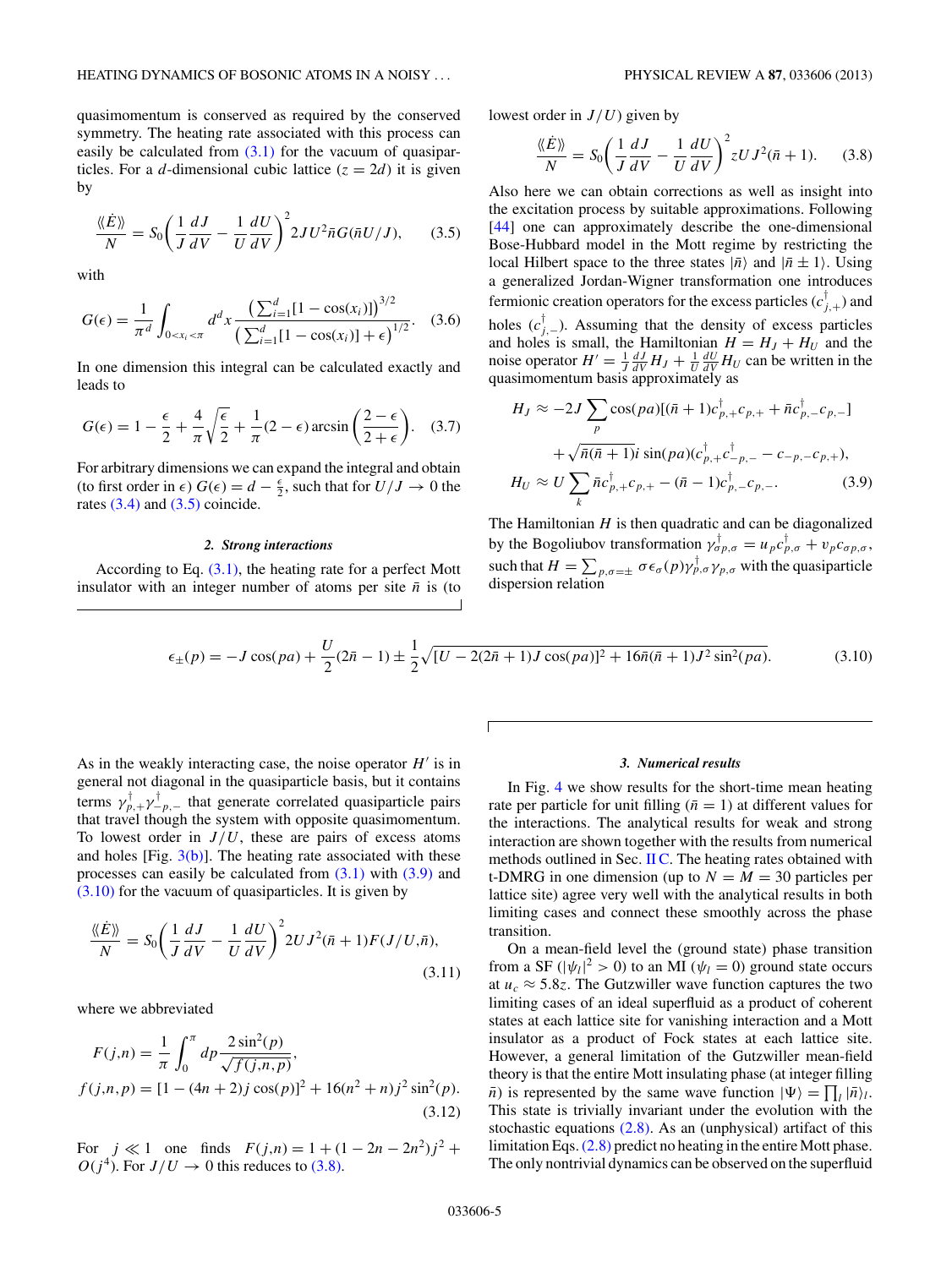<span id="page-5-0"></span>

FIG. 4. (Color online) Comparison of the short-time heating rates from the Gutzwiller ansatz and t-DMRG simulations to the analytical results for weak and strong interactions. The Gutzwiller calculation is for a homogeneous infinite system, the DMRG simulation for a 1D system of 30 particles on 30 sites. We consider a small anticorrelated<br>noise  $(\sqrt{S} \frac{1}{J} \frac{dJ}{dV} = -0.01 J^{-1/2}, \sqrt{S} \frac{1}{U} \frac{dU}{dV} = 0.01 J^{-1/2})$ . We average over  $n_t = 1000$  ( $n_t = 500$  for t-DMRG) noise trajectories and estimate statistical errors of the mean. Convergence has been checked with time steps  $1 \times 10^{-3} \le \Delta t J \le 1 \times 10^{-2}$  and Hilbert space truncations  $8 \le d_l \le 16$ . The t-DMRG results are converged with a bond dimension of  $D = 200$ . The inset shows the averaged mean energy as a function of time (solid lines) together with the linear increase (dashed lines) with heating rate given by Eq.  $(3.1)$ . This shows that the energy increase is well captured by a constant heating rate for several hopping times. The parameters and methods used to calculate the inset are the same as in Fig.  $5(b)$ .

side of the phase transition. On this side, except close to the phase transition, where the mean-field treatment is expected to fail, the results are in very good agreement with the analytical results obtained from the Bogoliubov approximation.

### **B. Evolution of state characteristics**

The heating of a general many-body quantum state cannot be fully understood by a single heating rate, since the system is driven out of thermal equilibrium in general. In order to further quantify the heating, we analyze how characteristic correlation

functions of the different many-body states are affected by the noisy lattice.

## *1. Single-particle density matrix and condensate fraction*

For the Bose-Hubbard model, the MI and the SF states are characterized by the off-diagonal correlations, i.e., the off-diagonal elements of the single-particle density matrix (SPDM),  $\langle b_i^{\dagger} b_{i+j}^{\dagger} \rangle$ . The signature of the SF ground state is off-diagonal long-range order, i.e., these elements decay to a constant (decay algebraically in one dimension), whereas they decay exponentially to zero in the MI. Here we analyze how these characteristics change as a function of time.

Closely related to the SPDM is the condensate fraction, which is defined as the largest of the eigenvalues  $\{\lambda_i\}$  of the SPDM:  $\mathcal{F} \equiv \lambda_0 / \sum_i \lambda_i$ . Note that in the case of the Gutzwiller ansatz, the condensate fraction is simply given by  $\mathcal{F} = |\psi_l|^2 =$  $|\langle \phi_l | b_l | \phi_l \rangle|^2$ . The perturbative analysis Sec. [III A](#page-3-0) shows that the main effect of noise in the lattice depth on a Bose-Einstein condensate is the generation of quasiparticle pairs, and therefore a decrease of the number of atoms in the condensate mode with time. As for the heating rate one can calculate this depletion rate from the master equation [\(2.7\).](#page-2-0) Denoting the number of atoms in the mode with quasimomentum *q* by  $N_q \equiv \langle b_q^{\dagger} b_q \rangle$ we have  $\langle N \rangle = \frac{S_0}{2} \xi \frac{1}{U} \frac{dU}{dV} \langle [[H_U, b_q^{\dagger} b_q], H_U] \rangle$  for the system initially in the ground state. In the limit of an ideal condensate the number of atoms in the condensate mode at  $q = 0$ evaluates to  $\langle N_0 \rangle / N_0 = -S_0 \xi \frac{1}{U} \frac{dU}{dV} U^2 \frac{N_0}{M}$ . Within the same approximation the quasimomentum of the particles scattered out of the condensate mode is distributed homogeneously over the whole Brillouin zone:  $\langle N_q \rangle = S_0 \xi \frac{1}{U} \frac{dU}{dV} U^2 \frac{N_0^2}{M^2}$ .

Numerical solutions of the stochastic differential equation show such a depletion of the condensate mode, both using exact methods [Figs.  $5(a)$ ,  $5(b)$ , and Fig. [6\]](#page-6-0) (exact diagonalization and t-DMRG) as well as in the Gutzwiller framework [Fig.  $5(c)$ ]. By performing a small noise expansion [\[33\]](#page-8-0) of the nonlinear stochastic Gutzwiller equations we find that this initial decay of the condensate fraction in the Gutzwiller framework is associated with the incoherent excitation of the amplitude mode at zero quasimomentum  $[43]$  [see Fig.  $5(c)$ ]. However, we note that for long times solutions to the



FIG. 5. (Color online) (a) The time evolution of the condensate fraction for short times in a large system with  $M = N = 48$  (averaged over 60 trajectories, bond dimension  $D = 256$ , local dimension truncation  $d_l = 6$ ), (b) for long times in a small system with  $N = M = 10$ (500 trajectories), and (c) for a homogeneous infinite Bose-Hubbard model in mean-field theory (Gutzwiller ansatz,  $d_l = 8$ , 1000 trajectories, solid grey lines obtained by a small noise approximation [\[33\]](#page-8-0)). The fraction in general decreases except for the extreme Mott insulating case solid grey lines obtained by a small noise approximation [33]). The fraction in general decreases except for the extreme Mott insulating case<br>of  $U/J = 30$  and in the long-time limit in mean-field theory. In (a) the noise i obtained in perturbation theory (see text).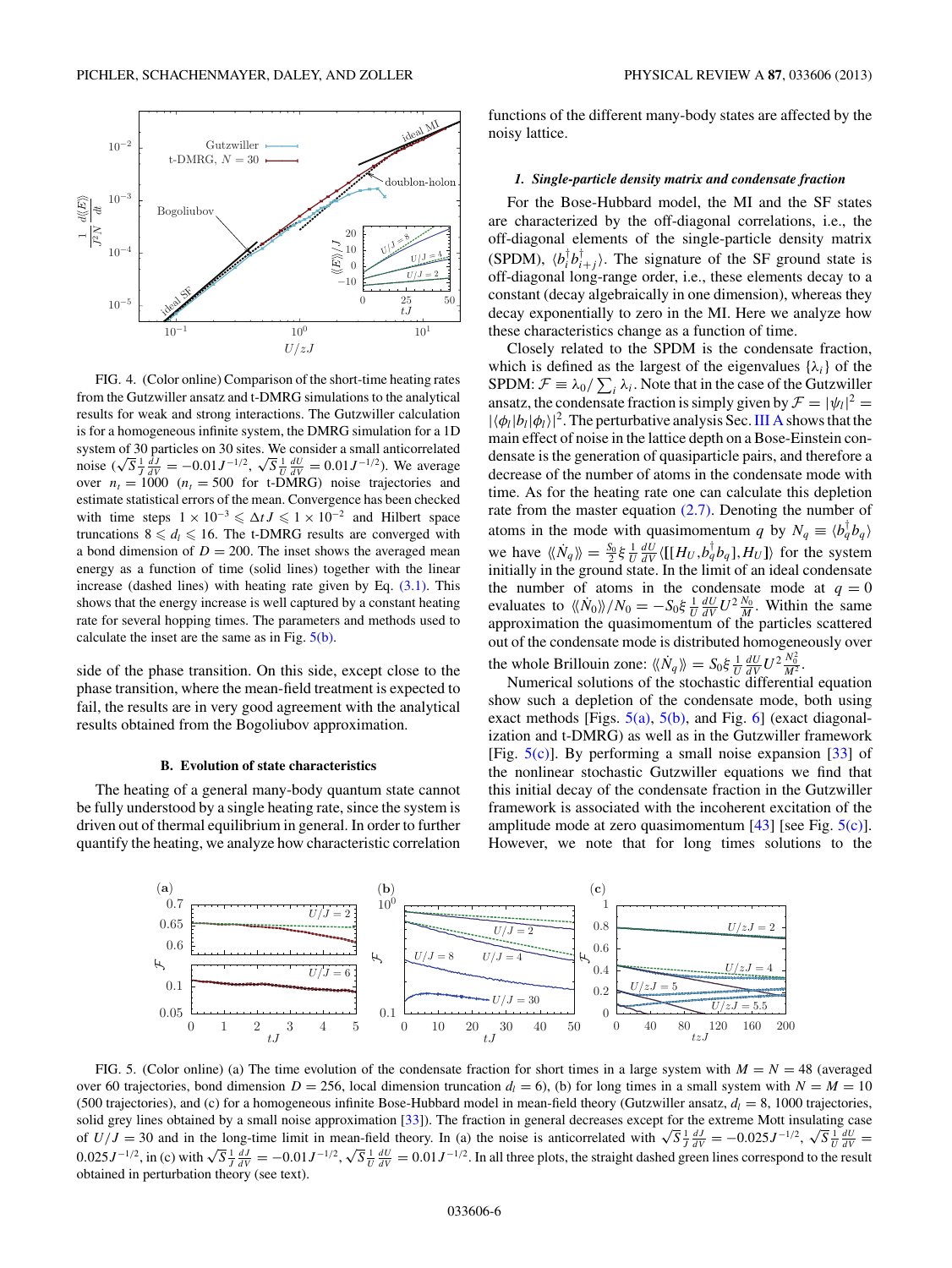<span id="page-6-0"></span>

FIG. 6. (Color online) The evolution of the population in different quasimomentum modes. Shown are averages over 500 noise realizations for a superfluid state  $(U/J = 2)$  for a 1D system with  $N = 10$ particles on  $M = 10$  sites. The lattice fluctuations lead to a decrease of the population in the condensate mode at  $q = 0$  in agreement with the prediction from perturbation theory given by the dashed line. The noise is anticorrelated with  $\sqrt{S} \frac{1}{J} \frac{dJ}{dV} = -0.025 J^{-1/2}, \sqrt{S} \frac{1}{U} \frac{dU}{dV} =$ 0*.*025*J* <sup>−</sup>1*/*2.

Gutzwiller equations [\(2.8\)](#page-2-0) have a mean condensate fraction of approximately ∼0.3. This steady-state mean condensate fraction is not associated with a steady-state condensate fraction in the individual trajectory, where in the long-time limit the condensate fraction oscillates between 0 and 1 with a random phase, which gives rise to a nonzero steady-state behavior for the stochastic average. Such a signature is considered an unphysical artifact of the incapacity of the Gutzwiller wave function to capture the decay of the amplitude mode. In fact, exact simulations of one-dimensional systems show no such behavior.

In Fig.  $5(b)$ , we show the stochastic average of the condensate fraction for a 1D system of ten sites and periodic boundary conditions using exact diagonalization. Even though in one dimension the ground state shows only quasi-long-range order, for small values of *U/J* the decay of the condensate fraction is well described by the expression obtained in perturbation theory. Our t-DMRG simulations essentially lead to the same results but are limited to very short times [Fig.  $5(a)$ ]. In contrast to the Gutzwiller results, the condensate fraction decreases monotonically also for long times for all superfluid initial states.

### *2. Particle-hole correlations*

In the limit of strong interactions, as shown above, we expect elementary excitations to consist of correlated particlehole pairs propagating through the system. To analyze the dynamics associated with these excitations, we compute parity correlation functions defined as [\[44\]](#page-8-0)

$$
C_l^{[i]} = \langle s_i s_{i+l} \rangle - \langle s_i \rangle \langle s_{i+l} \rangle, \tag{3.13}
$$

where  $s_i$  is the local parity operator at site *j*, defined as  $s_i$  =  $\exp\{i\pi(n_j - \bar{n})\}$ . Since we calculate these functions in finite inhomogeneous 1D systems,  $C_l^{[i]}$  depends on the site *i* from which we start calculating the function, and we will typically begin from the central site  $i = M/2$  in a system of *M* sites. In Fig. 7 we plot the evolution of this correlation function under the evolution with the SMBSE, calculated with t-DMRG for a



 $\frac{16}{20} = 1$  tJ

FIG. 7. (Color online) (a) Parity correlations in the ground state of a small system with  $N = M = 10$ . The next-neighbor and longer-ranged correlations assume a maximum at  $U/J \approx 6$  (solid lines are for open, dashed lines are for periodic boundary conditions). (b) Long-time evolution of these correlations calculated with exact diagonalization in the small system, averaged over 500 noise trajectories (periodic boundary conditions). The transient state develops longrange correlations. (c) The evolution of the parity-parity correlation function of a single noise trajectory in a Mott insulating state with  $U/J = 6$  in a 1D system with  $N = M = 48$  (bond dimension  $D = 265$ , local dimension truncation  $d<sub>l</sub> = 6$ ). The amplitude noise excites single particle-hole pairs which spread out through the system as a light cone. In all simulations, the noise is anticorrelated with  $\sqrt{S} \frac{1}{J} \frac{dJ}{dV} = -0.025 J^{-1/2}$ ,  $\sqrt{S} \frac{1}{U} \frac{dU}{dV} = 0.025 J^{-1/2}$ .

large system and with exact diagonalization for a small system. Note that useful information about these correlations cannot be obtained from a Gutzwiller product state ansatz, as the first term of (3.13) will always factorize and thus the correlation will always be zero.

As seen in Fig.  $7(a)$ , the parity correlations in the ground state assume the largest value in the Mott insulating phase at  $U/J \approx 6$ . In a noisy time evolution we find that the initially large next-neighbor parity correlation starts to decrease, whereas the long-range parity correlations start to increase, as shown in Fig.  $7(b)$ . It reaches a maximum at a transient state at times  $tJ \approx 30$ , where the next-neighbor and long-range interactions assume nearly the same value. At longer times all these correlations start to decrease into a more and more classical state without correlations. Furthermore, looking at a single noise trajectory in a large system, we find in Fig.  $7(c)$ that the elementary excitations induced by the amplitude noise are seen as excitations in the parity-parity correlations, which spread out in the form of a light cone, similar to the results in [\[44\]](#page-8-0), where these correlation functions are directly measured in a quantum gas microscope experiment.

## **IV. SUMMARY AND OUTLOOK**

In conclusion we have derived a microscopic model for the dynamics of bosonic atoms in a time-dependent optical lattice. While controlled periodic modulation of the lattice has the potential to access interesting physics [\[29,30\]](#page-8-0), we considered the alternative situation where the lattice depth fluctuates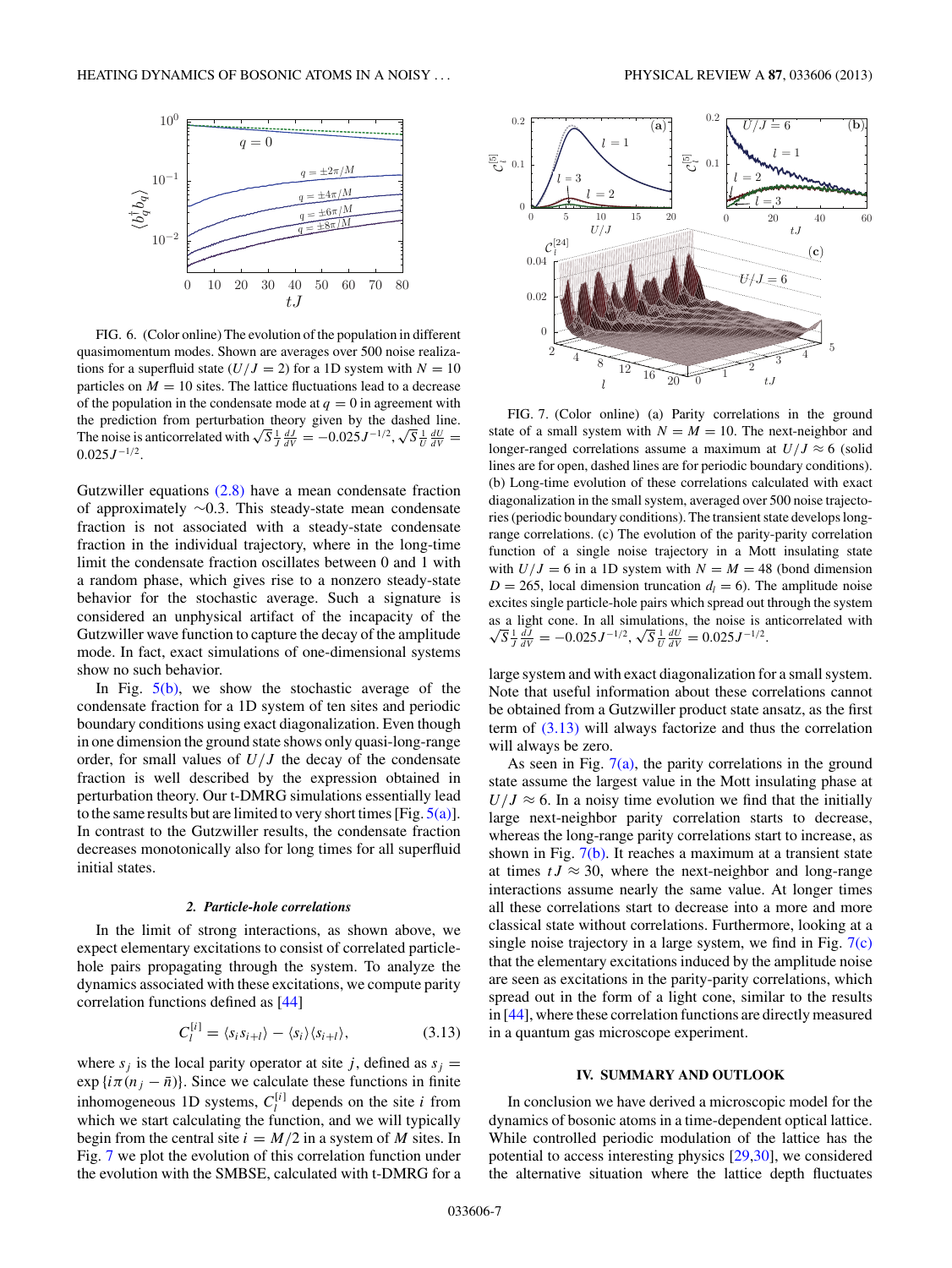stochastically at low frequency. This situation arises naturally in optical lattice experiments due to intensity fluctuations of the lattice lasers. Using analytical approximations as well as t-DMRG and time-dependent Gutzwiller methods, we have analyzed the nonequilibrium dynamics of many-body states in a variety of parameter regimes. We find characteristic responses of the system that vary in different parameter regimes, and could be used to identify the effects of such dynamics in current experiments.

The generalization of the initial model to fermionic atoms results in a stochastic equation of motion similar to [\(2.6\),](#page-2-0)

$$
(S) \quad d|\Psi\rangle = -iH|\Psi\rangle dt - iH'\sqrt{S_0}|\Psi\rangle dW_t, \quad (4.1)
$$

with a coherent part given by the Fermi-Hubbard Hamiltonian, and a corresponding stochastic contribution:

$$
H = -J \sum_{\langle i,j \rangle,\sigma} c_{i,\sigma}^{\dagger} c_{j,\sigma} + U \sum_{i} c_{i,\uparrow}^{\dagger} c_{i,\uparrow} c_{i,\downarrow}^{\dagger} c_{i,\downarrow}, \tag{4.2}
$$

$$
H' = -\frac{dJ}{dV} \sum_{\langle i,j \rangle,\sigma} c_{i,\sigma}^{\dagger} c_{j,\sigma} + \frac{dU}{dV} \sum_{i} c_{i,\uparrow}^{\dagger} c_{i,\uparrow} c_{i,\downarrow}^{\dagger} c_{i,\downarrow}. \tag{4.3}
$$

Here the  $c_{i,\sigma}$  are operators annihilating a fermion at site *i* with spin  $\sigma \in \{\uparrow, \downarrow\}$ . An analysis of this equation, similar to the one presented in Sec. [III,](#page-2-0) can be carried out. In the Mott insulator at half filling for the antiferromagnetic ground state  $(U \gg J)$  a heating rate of  $E/N = S_0 \xi^2 U_z J^2$  can be found from mean-field calculations. Exploration of heating in other regimes, e.g., in the BCS-BEC crossover, is an interesting direction for further analysis.

### **ACKNOWLEDGMENTS**

We thank P. Barmettler, S. Blatt, M. Lukin, C. Spee, and the groups of I. Bloch and W. Ketterle for helpful and motivating discussions. H.P. thanks the University of Pittsburgh for hospitality. This work was supported in part by the Austrian Science Fund through SFB F40 FOQUS, and by a grant from the US Army Research Office with funding from the DARPA OLE program. Work in Pittsburgh was supported by AFOSR Grant No. FA9550-12-1-0057, and computational resources were provided by the Center for Simulation and Modeling at the University of Pittsburgh.

#### **APPENDIX: INTERBAND TRANSITIONS**

Here we comment on the derivation of the SMBSE focusing on the transitions to higher bands due to nonadiabatic transitions.

To proceed from Eq.  $(2.3)$  we expand the field operator in the instantaneous Wannier basis. The coefficients of the wave function  $|\Psi\rangle$  in the corresponding instantaneous Fock basis  $|\{n_{i,n}\}\rangle$  change in time via the change of the wave function and via the change of the time-dependent basis states:

$$
\frac{d}{dt}\langle\{n_{i,n}\}|\Psi\rangle = \left(\frac{d}{dt}\langle\{n_{i,n}\}|\right)|\Psi\rangle + \langle\{n_{i,n}\}|\left(\frac{d}{dt}|\Psi\rangle\right). \tag{A1}
$$

The time derivative of a Fock basis state  $|\{n_{i,n}\}\rangle$  constructed from the time-dependent single-particle basis  $w_{i,n}(x, V(t))$  can be obtained from the time derivative of the corresponding annihilation operators:  $b_{i,n} = \int dx w_{i,n}(x, V(t)) \hat{\psi}(x)$ . With

$$
\psi(x) = \sum_{i,n} w_{i,n}(x, V(t)) b_{i,n} \text{ we find}
$$

$$
\frac{d}{dt} b_{i,n} = \sum_{i,n} \int dx \left( \frac{d}{dt} w_{i,n}(x, V(t)) \right) w_{i,n}(x, V(t)) b_{i,n}. \quad (A2)
$$

This expresses the change of the annihilation operators in the Schrödinger picture due to the change of the basis states. It should not be confused with the Heisenberg equation of motion for this operators. With this relation it is easy to show that the corresponding Fock states  $|\{n_{i,n}\}\rangle$  change due to the changing single-particle basis as

$$
\frac{d}{dt}|\{n_{i,n}\}\rangle = \sum_{r,s,j,m} \int dx \, w_{j,m}(x,V(t))
$$
\n
$$
\times \left(\frac{d}{dt} w_{r,s}(x,V(t))\right) b_{j,m}^{\dagger} b_{r,s} |\{n_{i,n}\}\rangle, \quad (A3)
$$

which gives rise to the term  $G(V(t))$  in Eq. [\(2.5\).](#page-1-0) A similar derivation is given in [\[31\]](#page-8-0). To see that this term couples only states in different bands it is instructive to transform  $G(V)$  to the instantaneous Bloch basis  $\phi_{q,n}(x, V)$  (with the corresponding annihilation operator  $b_{q,n}$ ),

$$
G(V) = i \sum_{q,n;p,m} \int dx \, \phi_{p,m}(x,V) \frac{d\phi_{q,n}^*(x,V)}{dV} b_{q,n}^{\dagger} b_{p,m}.
$$
 (A4)

The derivative of the Bloch state  $\phi_{q,n}(x, V)$  with respect to the lattice depth can be expressed in terms of the Bloch states with the same quasimomentum q, but in different bands  $m \neq n$ . From first-order perturbation theory we find

$$
\frac{d}{dV}\phi_{q,n}(x,V) = \sum_{m \neq n} \phi_{q,m}(x,V)\sigma_{q,m}(V),\tag{A5}
$$

$$
\sigma_{q,m}(V) = \frac{\int dy \phi_{q,m}^*(y, V)\phi_{q,n}(y, V)\sin^2(ky)}{\varepsilon_{q,n}(V) - \varepsilon_{q,m}(V)}.
$$
 (A6)

Thus the integral in  $(A4)$  is nonzero only for  $p = q$  and for  $n \neq m$ . The operator  $G(V)$  therefore transfers single atoms into a different band with the same quasimomentum. This conservation of quasimomentum reflects the fact that the lattice translation symmetry is not broken by global fluctuations in the lattice depth. Further, the perturbation does not break the reflection symmetry  $x \to -x$ . As a consequence, bands with even (odd) band index *n* are coupled only to bands with an even (odd) band index *m*.

To lowest order in  $J/|\omega_{n,m}|$ , with  $\omega_{n,m}$  being the energy difference between the bands *n* and *m*, we can find a simple expression for the resonant parts in  $G(V_0)\delta V(t)$  that affect atoms in the lowest band:

$$
G(V_0)\delta\dot{V}(t) \approx \sum_{i,n>0} \lambda_{i,n} \delta V_n(t) b_{i,n}^\dagger b_{i,0} + \text{H.c.}, \quad (A7)
$$

$$
\lambda_{i,n} = \int dx \ w_{i,n}(x) \sin^2(kx) w_{i,0}(x), \qquad (A8)
$$

where we again kept only terms diagonal in the site index *i* due to the localized form of the Wannier functions. Here  $\delta V_n(t)$ denotes restriction of the noise term  $\delta V(t)$  to frequencies around transition frequency from the lowest to the *n*th band. Approximating the Wannier functions at a given lattice site with harmonic oscillator wave functions, we find that atoms